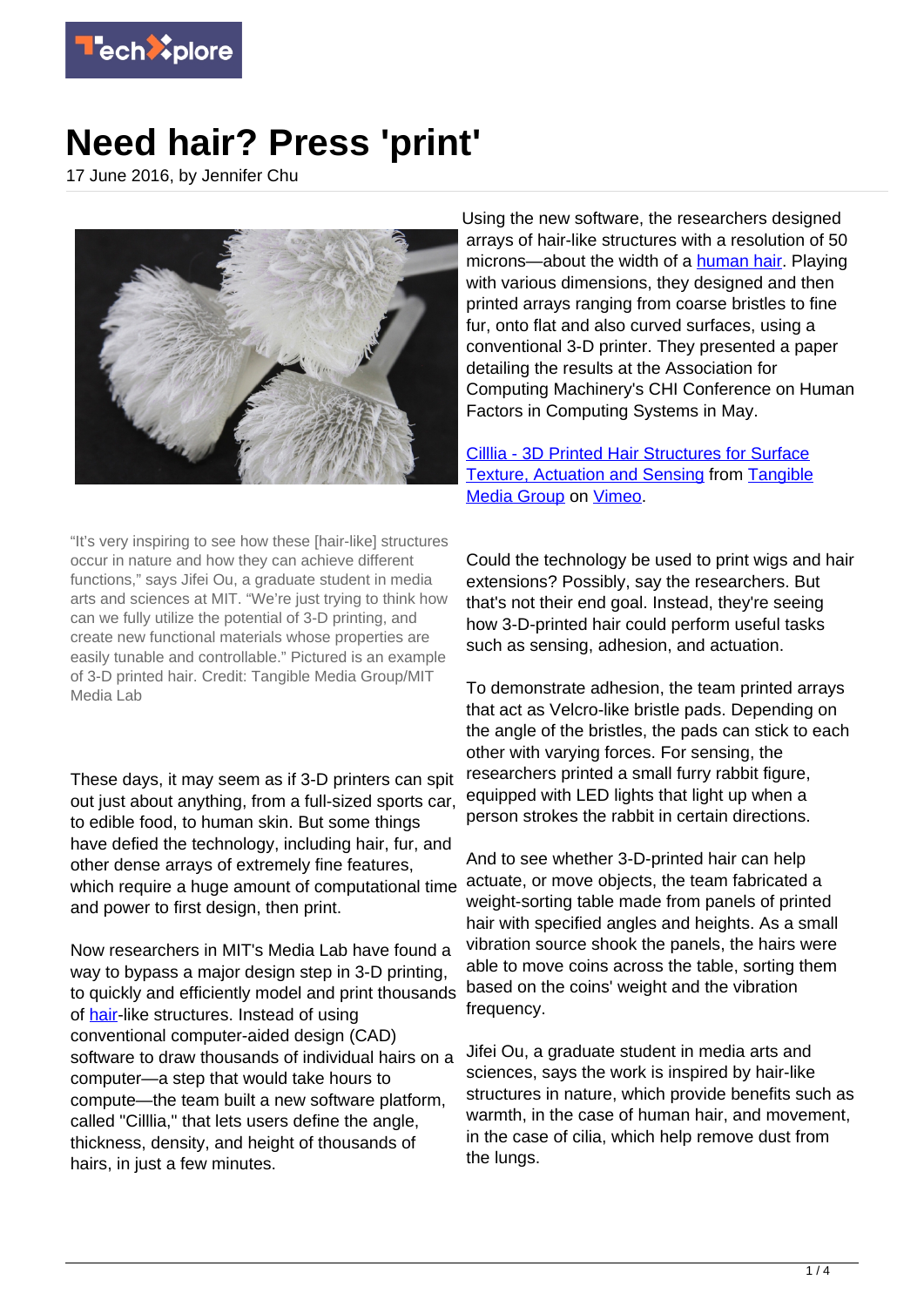



The researchers attached the 3-D printed hairs to a ring. Credit: Massachusetts Institute of Technology

then create horizontal cross sections of the triangle mesh, and translate each cross section into pixels, or a bitmap, that a printer could then print out, layer by layer.



"It's very inspiring to see how these structures occur in nature and how they can achieve different functions," Ou says. "We're just trying to think how can we fully utilize the potential of 3-D printing, and create new functional materials whose properties are easily tunable and controllable."

Ou is lead author on the paper, which also includes process. graduate students Gershon Dublon and Chin-Yi Cheng; Felix Heibeck, a former research assistant; Hiroshi Ishii, the Jerome B. Wiesner Professor in media arts and sciences; and Karl Willis of Addimation, Inc.

## **A software challenge**

The resolution of today's 3-D printers is "already pretty high," Ou says. "But we're not using [3-D printing] to the best of its capabilities."

The team looked for things to print that would test the technology's limits. Hair, as it turns out, was the representing an elongated cone as a stack of fewer perfect subject.

"[Hair] comes with a challenge that is not on the hardware, but on the software side," Ou says.

To 3-D-print hair using existing software, designers To scale up to thousands of hairs on a flat surface, would have to model hair in CAD, drawing out each Ou and his team used Photoshop to generate a individual strand, then feed the drawing through a slicer program that represents each hair's contour as a mesh of tiny triangles. The program would

The 3-D printed hairs act like Velcro. Credit: Massachusetts Institute of Technology

Ou says designing a stamp-sized array of 6,000 hairs using this process would take several hours to

"If you were to load this file into a normal slicing program, it would crash the program," he says.

## **Hair pixels**

To design hair, the researchers chose to do away with CAD modeling entirely. Instead, they built a new software platform to model first a single hair and then an array of hairs, and finally to print arrays on both flat and curved surfaces.

The researchers modeled a single hair by and fewer pixels, from the base to the top. To change the hair's dimensions, such as its height, angle, and width, they simply changed the arrangement of pixels in the cone.

color mapping technique. They used three colors—red, green, and blue—to represent three hair parameters—height, width, and angle. For example,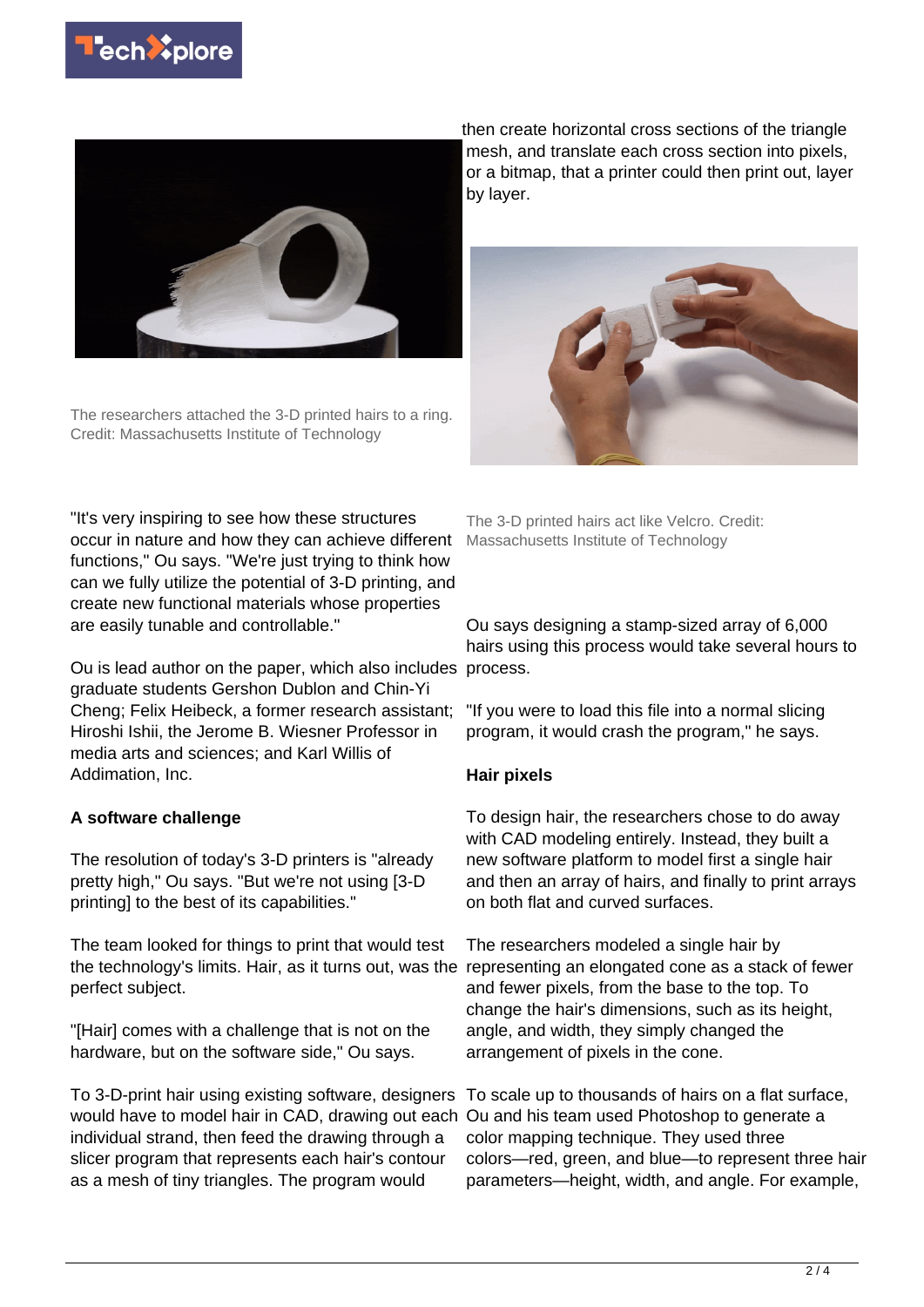

to make a circular patch of hair with taller strands around the rim, they drew a red circle and changed impossible, because who's going to take a whole the color gradient in such a way that darker hues of day to render a whole furry rabbit, and then take red appeared around the circle's rim, denoting taller another day to make it printable?" hairs. They then developed an algorithm to quickly which they then fed to a 3-D printer.

Using these techniques, the team printed pads of Velcro-like bristles, and paintbrushes with varying textures and densities.



Vibrations cause a piece of metal to move across the 3-D printed hairs. Credit: Massachusetts Institute of **Technology** 

## **Fuzzing drawing**

Printing hair on curved surfaces proved trickier. To do this, the team first imported a CAD drawing of a curved surface, such as a small rabbit, then fed the model through a slicing program to generate a triangle mesh of the rabbit shape. They then developed an algorithm to locate the center of each triangle's base, then virtually drew a line out, perpendicular to the triangle's base, to represent a single hair. Doing this for every triangle in the mesh ([web.mit.edu/newsoffice/](http://web.mit.edu/newsoffice/)), a popular site that created a dense array of hairs running perpendicular to the rabbit's curved surface.

The researchers then used their color mapping techniques to quickly customize the rabbit hair's thickness and stiffness.

"With our method, everything becomes smooth and

fast," Ou says. "Previously it was virtually

translate the color map into a model of a hair array, Among other applications, Ou says 3-D-printed hair may be used in interactive toys. To demonstrate, his team inserted an LED light into the fuzzy printed rabbit, along with a small microphone that senses vibrations. With this setup, the bunny turns green when it is petted in the correct way, and red when it is not.

> "The ability to fabricate customized hair-like structures not only expands the library of 3-Dprintable shapes, but also enables us to design alternative actuators and sensors," the authors conclude in their paper. "3-D-printed hair can be used for designing everyday interactive objects."

Kelly Schaefer, a designer at IDEO, a design consulting firm, says "this type of work expands the possibilities of 3-D printing as an industry because of the new applications it suggests."

"Perhaps more inspiring than any single output from this team is the idea of rethinking the 3-D printing process itself and the purpose of 3-D printed objects," says Schaefer, who was not involved in the research. "The Cilllia team has challenged some of the current constraints of 3-D printing processes, which makes me wonder what other constraints can be challenged and potentially eliminated."

**More information:** Read the paper: [tmg](http://tmg-trackr.media.mit.edu/publishedmedia/Papers/607-Cilllia)[trackr.media.mit.edu/publi … a/Papers/607-Cilllia](http://tmg-trackr.media.mit.edu/publishedmedia/Papers/607-Cilllia) %20%203D%20Printed%20Micro/Published/PDF

This story is republished courtesy of MIT News covers news about MIT research, innovation and teaching.

 Provided by Massachusetts Institute of **Technology**